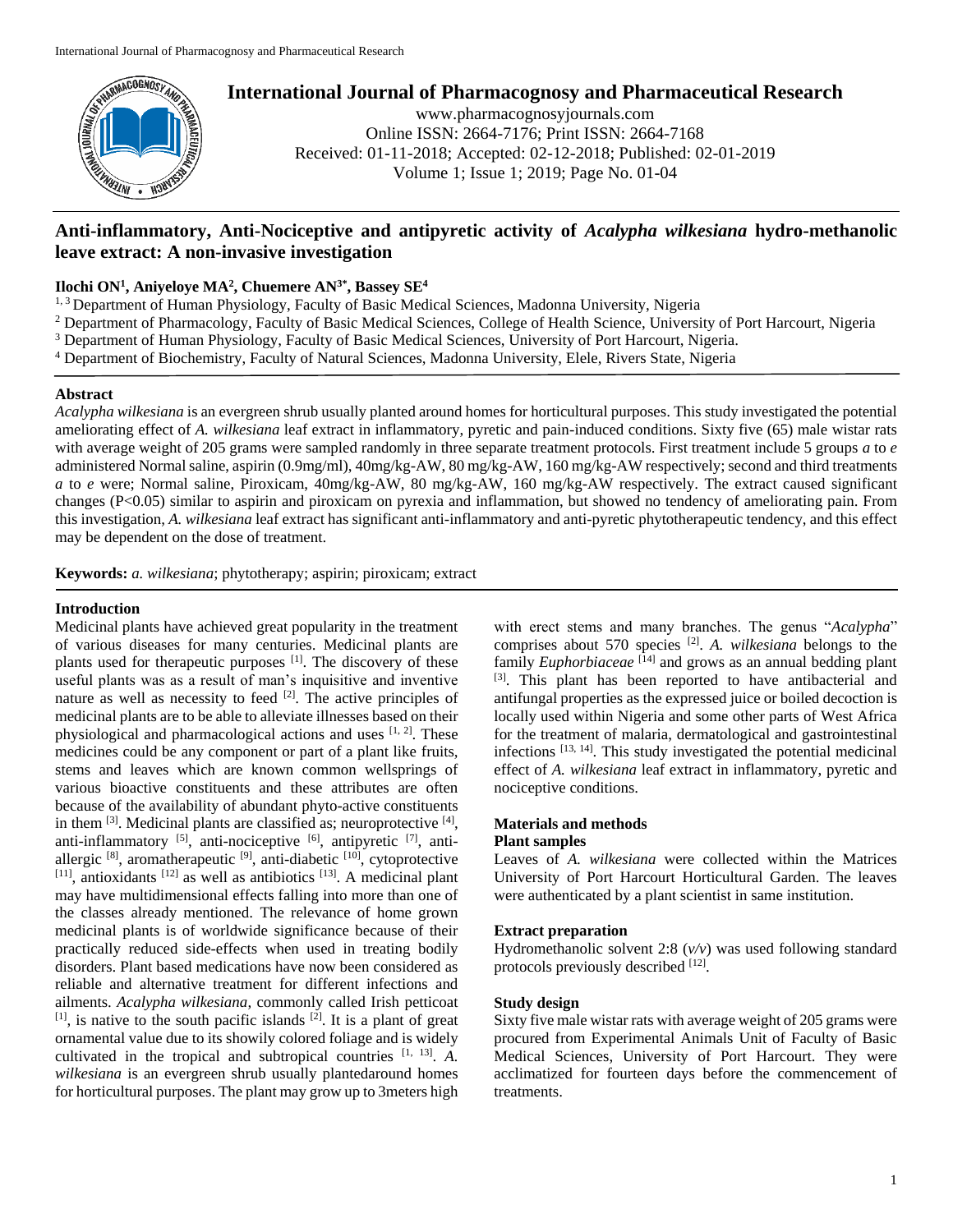|  |  | <b>Table 1:</b> Treatment protocols |  |  |
|--|--|-------------------------------------|--|--|
|--|--|-------------------------------------|--|--|

|                                                            | <b>Study groups</b> |                |                |  |  |  |  |  |
|------------------------------------------------------------|---------------------|----------------|----------------|--|--|--|--|--|
| <b>Analgesic</b><br>Antipyretic<br><b>Antin-flammatory</b> |                     |                |                |  |  |  |  |  |
| a                                                          | Normal saline       | Normal saline  | Normal saline  |  |  |  |  |  |
| h                                                          | Aspirin (0.9mg/ml)  | Piroxicam      | Piroxicam      |  |  |  |  |  |
| C                                                          | $40mg/kg-AW$        | $40mg/kg-AW$   | $40mg/kg-AW$   |  |  |  |  |  |
| d                                                          | 80 mg/kg-AW         | 80 mg/kg-AW    | 80 mg/kg-AW    |  |  |  |  |  |
| $\boldsymbol{\rho}$                                        | 160 mg/kg-AW        | $160$ mg/kg-AW | $160$ mg/kg-AW |  |  |  |  |  |
|                                                            | $N=5$               | $N=5$          | $N=3$          |  |  |  |  |  |

**Key**: *AW*= *Acalypha wilkesiana*, *N*=Number of samples in each group.

# **Experimental Protocols**

# **Analgesic Study**

The tail flick model was adopted for the current study. In the tail flick instrument each animal was positioned on an infrared spot (maintained at about 50◦C) 35 minutes after treatment with the extract, piroxicam or distilled water had been administered to them orally. The time taken for each rat to respond to the thermal stimulus by retrieving its tail from the infrared spot of the tail flick machine was then recorded.

#### **Anti-inflammatory study**

In the evaluation for the anti-inflammatory potential in the present study, the study model were infused with 0.1ml of three percent (3%) formalin on the right hind paw 45 minutes after treatments with either of the extracts, normal saline or piroxicam. The times it took the rat to lick the injected paws in the initial phase (0-5min) and the second phase (30-35 min) and in the third phase (65-70 min) were recorded.

#### **Antipyretic studies**

Precisely 1ml/100g body weight of 50% dried baker's yeast suspended in normal saline were injected into the groin area of animals following a 12 hours of fasting and the animals were subsequently administered the extract, normal saline or aspirin orally as the case may be after 18 hours. Thereafter, the rectal temperatures of the animals were watched using a digital thermometer.

#### **Statistical Analysis**

Quantitative data obtained from the study were subjected to analysis of variance (ANOVA) followed by least significant (LSD) *Post hoc* test using SPSS v20.0. The values were presented as mean ±standard error of mean (SEM) and Percentage relative changes (%c). P<0.05 was considered statistically significant.

# **Results**

**Table 2:** Time-dependent Anti-inflammatory effects of *Acalypha wilkesiana*

| <b>Groups</b> |                                                                               | Time (minutes)                                                              |      |            |                                                                  |  |          |                              |
|---------------|-------------------------------------------------------------------------------|-----------------------------------------------------------------------------|------|------------|------------------------------------------------------------------|--|----------|------------------------------|
|               |                                                                               | $0 - 5$                                                                     |      | $%I$ $%AI$ | 30-35                                                            |  | $%I\%AI$ | 65-70                        |
|               | Control                                                                       | $3.00 \pm 0.00$                                                             |      | $-94.3$    | $0.00 \pm 0.00$                                                  |  |          | $-100$ 0.00 $\pm$ 0.00       |
|               | Piroxicam                                                                     | 52.67 $\pm$ 0.88 $a$                                                        | 1656 | $\Omega$   | $29.00 \pm 1.15$ <sup>a</sup>                                    |  |          | $1.60 \pm 0.84$ <sup>a</sup> |
|               | $40mg/kg-AW$                                                                  |                                                                             |      |            | $78.00\pm0.18^{a, b}$ 2500 48.1 25.00 $\pm$ 0.58 <sup>a, b</sup> |  |          | $-13.8 0.00\pm0.00 $         |
|               | $80 \text{ mg/kg-AW}$                                                         | $45.00\pm0.58$ <sup>a, b</sup> $1400-14.6$ 15.00 $\pm$ 0.57 <sup>a, b</sup> |      |            |                                                                  |  |          | $-48.3 0.00\pm0.00 $         |
|               | e 160 mg/kg-AW 35.00±0.58 <sup>a, b</sup> 1066-33.5 8.00±0.58 <sup>a, b</sup> |                                                                             |      |            |                                                                  |  |          | $-72.4 0.00\pm0.00 $         |
|               | $N=5$                                                                         |                                                                             |      |            |                                                                  |  |          |                              |

Values are expressed as Mean  $\pm$  SEM; n=5; <sup>a</sup> Significant at P<0.05 when compared with control,  $a$ .  $\frac{b}{b}$  Significant at P<0.05 when compared with Group *b*. %I=Percentage inflammatory, %AI =percentage anti-inflammatory, AW= *Acalypha wilkesiana*

|                  |                        | Rectal Temperatures $(^0C)$   |                               |                   |                   |                  |                  |  |
|------------------|------------------------|-------------------------------|-------------------------------|-------------------|-------------------|------------------|------------------|--|
| Groups           |                        | <b>Before</b>                 | After                         |                   |                   |                  |                  |  |
|                  |                        |                               | 30 <sub>min</sub>             | 60 <sub>min</sub> | 90 <sub>min</sub> | 120min           | 150min           |  |
| a                | Control                | $36.64 \pm 0.19$              | $36.56 \pm 0.17$              | $36.61 \pm 0.20$  | $36.70 \pm 0.03$  | $36.56 \pm 0.17$ | $36.56 \pm 0.17$ |  |
|                  | % $AP$                 |                               | $\theta$                      |                   |                   | $\theta$         | $\theta$         |  |
| $\boldsymbol{b}$ | Aspirin 0.9mg/ml       | 38.00 $\pm$ 0.07 $^{\rm a}$   | $37.40 \pm 0.04$ <sup>a</sup> | $36.80 \pm 0.03$  | $36.70 \pm 0.05$  | $36.50 \pm 0.05$ | $36.30 \pm 0.04$ |  |
|                  | % $AP$                 | 3.71                          | 2.50                          | 0.52              |                   | $-0.16$          | $-0.71$          |  |
| $\mathcal{C}$    | $40mg/kg-AW$           | 38.10 $\pm$ 0.13 <sup>a</sup> | $37.28 \pm 0.37$              | $37.10 \pm 0.06$  | $37.00 \pm 0.07$  | $36.80 \pm 0.18$ | $36.60 \pm 0.07$ |  |
|                  | % $AP$                 | 3.98                          | 2.14                          | 1.01              | 0.82              | 0.66             | 0.11             |  |
| d                | $80 \text{ mg/kg-AW}$  | $37.80 \pm 0.50$ <sup>a</sup> | $37.10 \pm 0.40$              | $36.98 \pm 0.05$  | $36.80 \pm 0.07$  | $36.70 \pm 0.07$ | $36.50 \pm 0.04$ |  |
|                  | %AP                    | 3.17                          | 2.02                          | 0.52              | 0.27              | 0.38             | $-0.16$          |  |
| $\epsilon$       | $160 \text{ mg/kg-AW}$ | 38.20 $\pm$ 0.08 <sup>a</sup> | $37.30 \pm 0.07$              | $36.80 \pm 0.05$  | $36.90 \pm 0.20$  | $36.50 \pm 0.07$ | $36.30\pm0.03$   |  |
|                  | %AP                    | 4.25                          | 2.02                          | 0.52              | 0.54              | $-0.16$          | $-0.71$          |  |
|                  | $N=5$                  |                               |                               |                   |                   |                  |                  |  |

**Table 2:** Time-dependent Antipyretic activity of *Acalypha wilkesiana*

Values are expressed as Mean  $\pm$  SEM; *N*=5; <sup>a</sup> Significant at P<0.05 when compared with the control, *a*. <sup>b</sup> Significant at P<0.05 when compared with Group *b*. %AP =Percentage antipyrexia, AW= *Acalypha wilkesiana*

| <b>Table 3:</b> Analgesic effects of <i>Acalypha wilkesiana</i> using tail flick |           |  |  |
|----------------------------------------------------------------------------------|-----------|--|--|
|                                                                                  | apparatus |  |  |

|                |                        | <b>Reaction Time (sec)</b>      | $\%N$ | %AN     |
|----------------|------------------------|---------------------------------|-------|---------|
| $\overline{a}$ | Control                | $5.45 \pm 0.01$                 |       | $-6.03$ |
| h              | Piroxicam              | $5.80 \pm 0.19$ <sup>a</sup>    | 6.42  |         |
| $\mathcal{C}$  | $40mg/kg-AW$           | $7.40+0.05^{a, b}$              | 35.8  | 27.6    |
| d              | 80 mg/kg-AW            | $7.70\pm0.08$ <sup>a, b</sup>   | 41.3  | 32.8    |
| $\epsilon$     | $160 \text{ mg/kg-AW}$ | $9.48 \pm 0.60$ <sup>a, b</sup> | 73.9  | 63.4    |
|                |                        | $N=3$                           |       |         |

Values are expressed as Mean  $\pm$  SEM; *N*=3; <sup>a</sup> Significant at P<0.05 when compared with the control,  $a$ ,  $\frac{b}{b}$  Significant at P<0.05 when compared with Group  $b$ **.** %N= Percentage nociceptive, %AN =Percentage antinociceptive, AW= *Acalypha wilkesiana*

# **Anti-inflammatory effect of** *A. wilkesiana*

After the first 5 minutes of injection of formalin in the right hind paw, the positive control group *b* showed predominant anti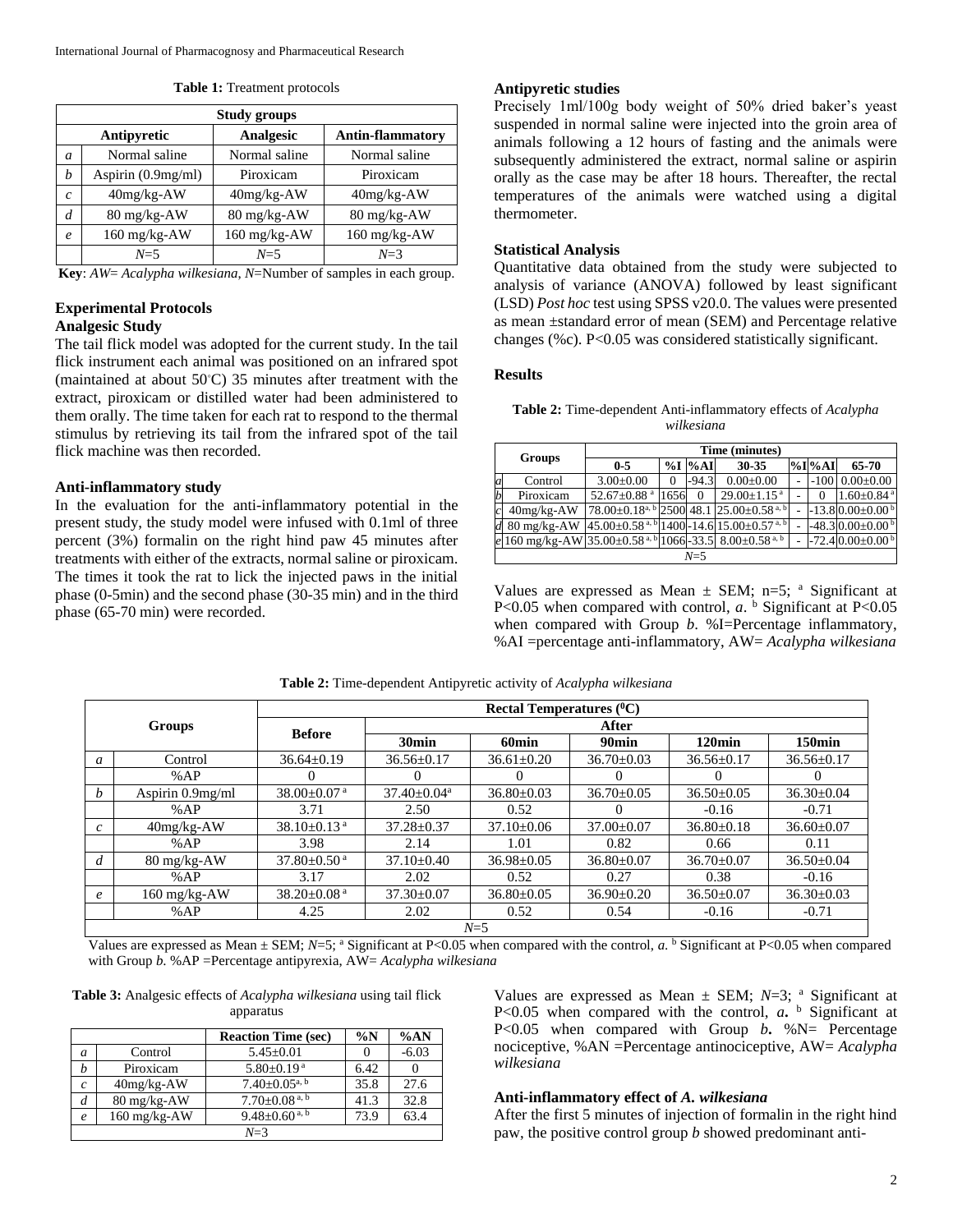inflammatory activity by exhibiting lowest frequency and duration of right hind paw licks. However, after 35 minutes there was a significant reduction in the behavior of interest in groups' c to d compared to group b. The Anti-inflammatory effects of *A. wilkesiana* can be said to be dose and time-dependent.

#### **Antipyretic activity of** *A. wilkesiana*

At all doses, *A. wilkesiana* showed similar antipyretic activity to aspirin. A slight decrease in rectal temperature was noticed in all test groups but better similarity exists between Aspirin 0.9mg/ml treated groups and *A. wilkesiana* at 160mg/kg.

#### **Analgesic activity of** *A. wilkesiana*

Analgesic response in *A. wilkesiana* was significantly lower than piroxicam-treated groups. When treated with *A. wilkesiana* at doses 40, 80 and 160 mg/kg, a progressively higher reaction time was recorded compared to control.

# **Discussion**

Relatively few studies have investigated the phytomedicinal value of *A. wilkesiana* leaves <sup>[15, 16]</sup>. In the present study, the antiinflammatory, anti-nociceptive and antipyretic activities of *A. wilkesiana* hydro-methanolic leave extract were revealed using a non-invasive technique. There were inflammatory, nociceptive and pyretic responses induced by formalin, infrared stimulation and baker's yeast respectively, this was in consonance with a study by Wali, *et al*. 2018 [17]. Flavonoids, alkaloids, tannins, glycosides, steroids and terpenoids are some bioactive agents in *A. wilkesiana* leaves [17, 18]. These agents have been implicated in several phytotherapeutic manifestations [17]. Inflammation is the body's response to injury  $[19]$ . The signs and symptoms of inflammation can be uncomfortable but may be regarded as reactions that allow the body to heal itself. Chronic inflammation can eventually cause several diseases and conditions, including some cancers, rheumatoid and Alzheimers disease [20]. Evidence points that anti-inflammatory drugs like the Nonsteroidal antiinflammatory drugs (NSAIDs) produce their therapeutic activities through inhibition of cyclooxygenase  $(COX)$  [5], the enzyme that makes prostaglandins (PGs). Elevation in body temperature occurs when the concentration of prostaglandin  $E_2$  $(PGE<sub>2</sub>)$  increases within parts of the brain  $[19]$ . Such an elevation contributes to a considerable alteration in the firing rate of neurons that control the thermoregulatory process in the hypothalamus [12]. Evidence points to the fact that antipyretic drugs exert their action by inhibiting the enzymatic activity of cyclooxygenase and consequently reducing the levels of PGE<sup>2</sup> within the hypothalamic region  $[12, 19]$ . Flavonoids have been shown to exert anti-inflammatory and antipyretic effect by suppressing TNF- $\alpha$ <sup>[19]</sup>, an inflammatory mediator. Flavonoids and tannins are known to inhibit prostaglandin synthesis as reported earlier [20]. It is therefore suggested that the flavonoids and tannins present in *A. wilkesiana* extract played a role in the observed antipyretic effect. Alkaloids have also been reported to inhibit the synthesis of prostaglandin  $E_2$ , which could eventually reduce elevations of body temperature. This phytochemical is also suggested to have played a part in the observed antipyretic effect. The extract exhibited antipyretic activity in rats made pyrexic by brewer's yeast injection. This study corresponds with the study of Zakaria*, et al.* 2007 [21] in which compounds like flavonoids and saponins were suggested to act synergistically to

exert observed pharmacological activity. The mechanism of nociception requires  $B_2$  receptor activation which is expressed constitutional in neurons and facilitates  $PGE_2$  synthesis  $^{[13]}$ . The extract at treatment doses of this study showed no antinociceptive effect compared to normal saline treated control group. Probably, the dose administered and phytoconstituents present in these doses were lower than what was required to suppress facilitation of pain signals in rat models. Besides, pain transmission may require several molecular mechanisms out of which the antinociceptive tendency of the extract may influence one or only a few. The result of the present study indicates that hydromethanolic extract of *Acalypha wilkesiana* possesses significant anti-inflammatory, and antipyretic activity. Its antinociceptive effect may be clearly appreciated at a higher dose.

# **Conclusion**

The outcome of this study suggests that *A. wilkesiana* leave hydromethanolic extract possesses significant anti-inflammatory and antipyretic activity, but showed no anti-nociceptive tendency. Its therapeutic potential may be dose-dependent and determined by its phytomedicinal constituents.

#### **References**

- 1. Mohamed El-raey A, Tahia Mohamed K, Walaa El-kashak A, Walid Fayad O. Phenolic Constituents and Biologic Activities of *Acalypha wilkesiana*, F. Tricolor Müller Arg. Seeds. International Journal of Pharmacognosy and Phytochemical Research. 2016; 8(3);386-392.
- 2. Onuah CL, Monago CC, Omeodu SI. Ethanol extract of *acalypha wilkesiana* muel arg leaves ameliorates paracetamol-induced hepatotoxicity in rats. International Journal of Biochemistry Research & Review. 2016; 12:1-7.
- 3. Awe FA, Giwa-Ajeniya AO, Akinyemi AA, Ezeri GNO. Phytochemical analysis of *Acalypha wilkesiana*, *Leucaena leucocephala*, *Pepperomia pellucida* and *Senna alata*  leaves.The International Journal of Engineering and Sciences (IJES). 2013; 2(9):41-44.
- 4. Ilochi Ogadinma, Arthur Nwafor Chuemere, Ekwem Ikechukwu, Bassey Samuel. Neuroprotective and Antitoxic Potential of Hydromethanolic Extract of *Allium cepa* in Experimental Rats. European Journal of Pharmaceutical and Medical Research. Ejpmr. 2018; 5(9):138-143. ISSN 2394- 3211 EJPMR.
- 5. Okokon JE, Nwafor P. Antiinflammatory, analgesic and antipyretic activities of ethanol root extract of Croton zambesicus. Pak. J Pharm. Sci. 2010; 23:385-392.
- 6. Irfan U, Jamshaid AK, Muhammad S, Ajmal K, Achyut A, Peer AH, *et al*. Pharmacological screening of *monotheca buxifolia* (Falc.) A. DC. For antinociceptive, antiinflammatory and antipyretic activities BMC Complementary and Alternative Medicine. 2016; 16:273.
- 7. Gege-Adebayo GI, Bassi AS, Igbokwe VU, Shafe MO. Antipyretic effect of *ocimum gratissium* on brewer's yeast induced fever in wistar rats. J Med. Med. Sci. 2013; 4:247- 251.
- 8. Sule OJ, Elekwa I, Ayalogu EO. Effect of acalypha wilkesiana muell arg. On haematological parameters in wistar albino rats. International Journal of Biological & Medical Research. 2012; 3:1234-1237.